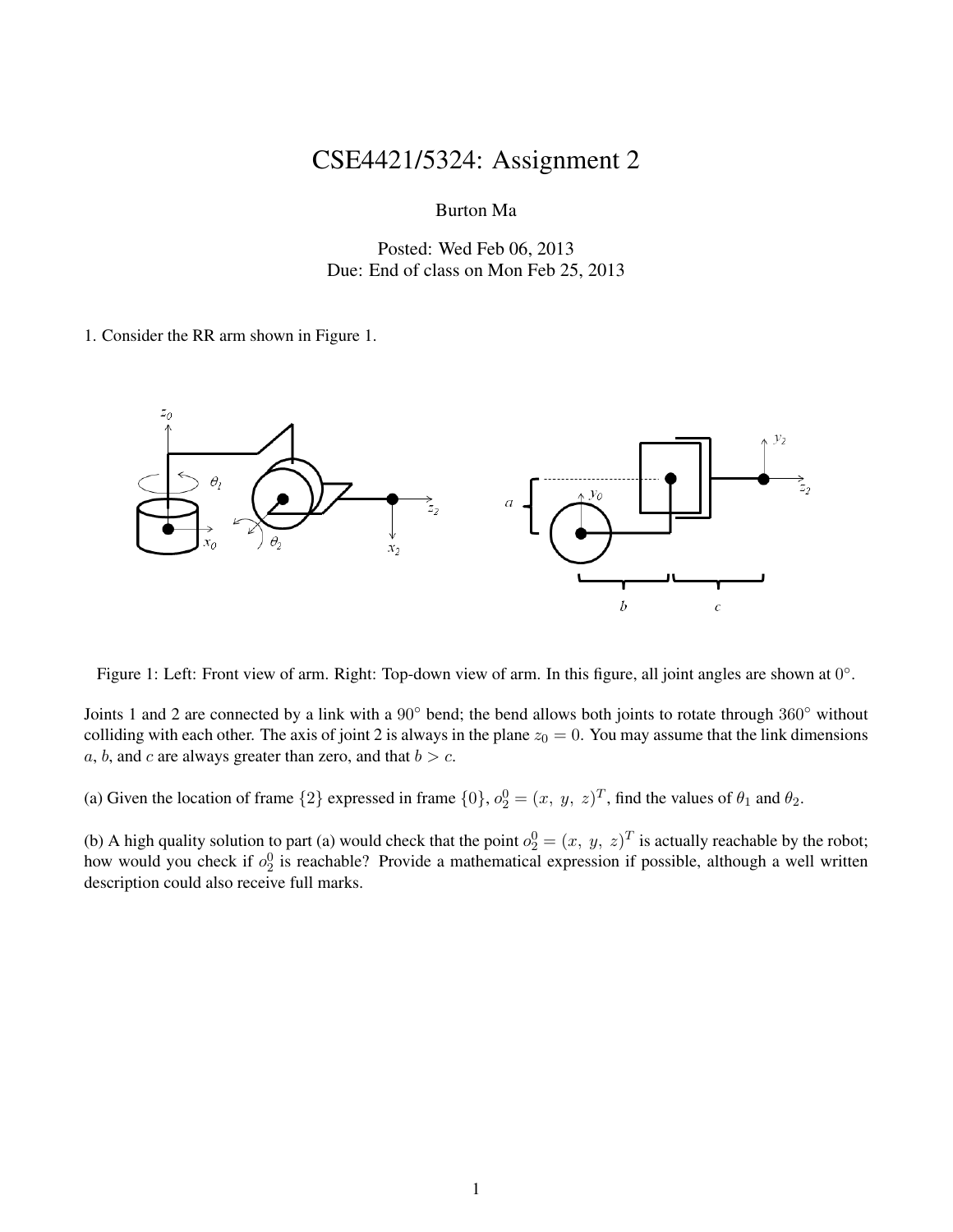2. Consider the RR arm shown in Figure 2; this arm is similar to the arm from Question 1 except that the link has a bend of  $-45^\circ$ .



Figure 2: Top-down view of arm.

The axis of joint 2 is always in the plane  $z_0 = 0$ . You may assume that the link dimensions a, b, and c are always greater than zero.

Solve for the forward kinematics of the arm; that is, given joint angles  $\theta_1$  and  $\theta_2$ , find the orientation and position of frame  $\{2\}$  as a  $4 \times 4$  homogeneous matrix. If your solution involves a sequence of matrix multiplications then show the sequence of matrices in addition to the overall  $4 \times 4$  homogeneous matrix. Use of the Denavit-Hartenberg convention is acceptable, but not required.

3. *This question assumes that you have completed Lab 3.* In the Matlab simulator for the A150 robot implement the method with signature move (obj, p) that takes as input a goal location p (expressed in the base frame of the robot); the function should then move the origin of frame 5 to the input location, or output a message indicating that the position is not reachable. You should assume that

$$
R_5^0 = \begin{bmatrix} -1 & 0 & 0 \\ 0 & 1 & 0 \\ 0 & 0 & -1 \end{bmatrix}
$$

i.e., the gripper is pointing straight down. The path of the end effector should be a straight line. If a straight line path is not possible then the robot should complete as much of the straight line path as is possible; i.e., it should move from its current position towards the goal in a straight line until it can go no further and then stop. Consider adding a method that solves the inverse kinematics problem for the arm, rather than putting all of the inverse kinematics code inside of move; see the final part of this assignment.

Hand in paper copies of Parts 1–2. Submit sim150, m using the command

submit 4421 a2 sim150.m